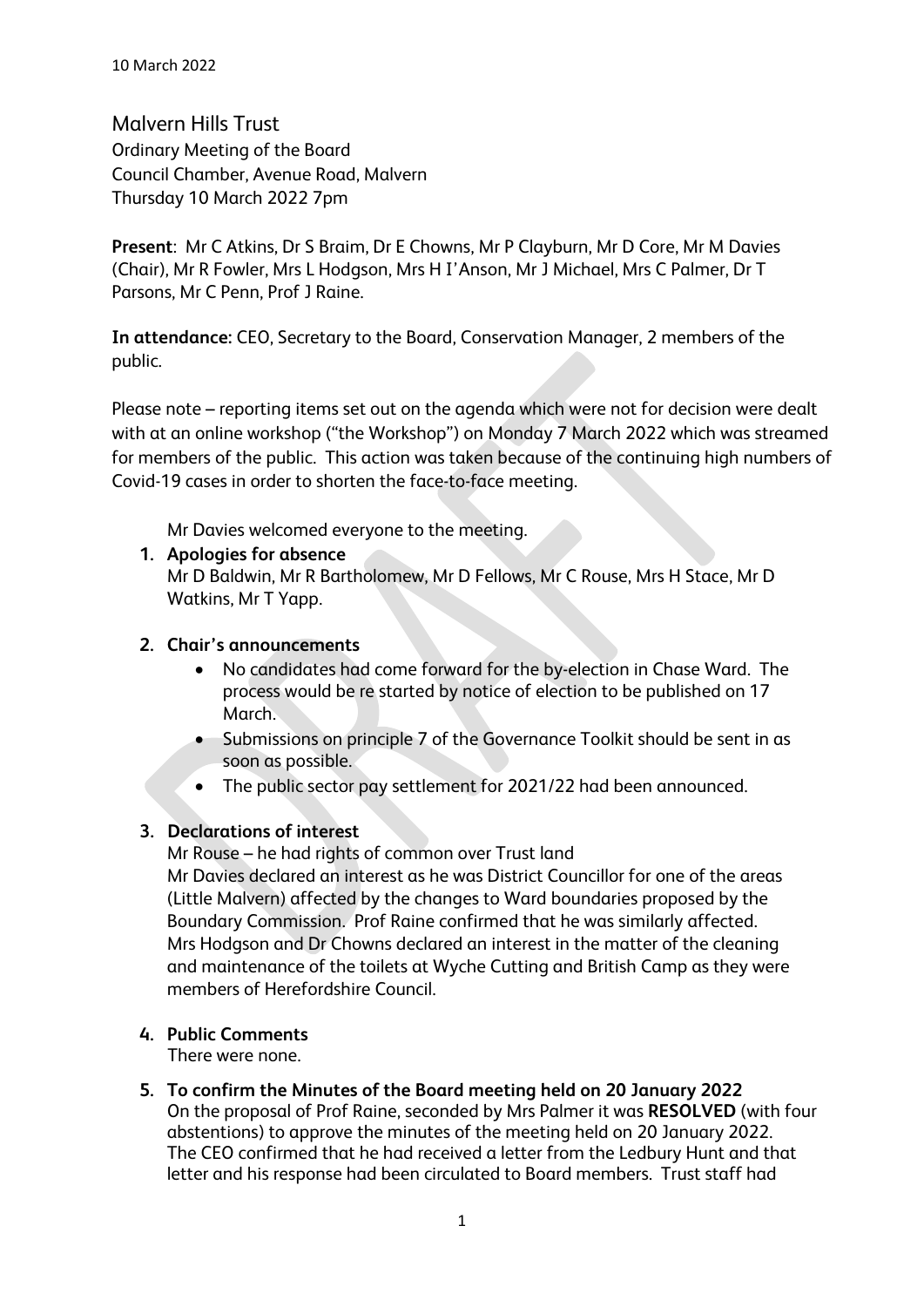attended on 3 occasions over the winter in response to reports of trail hunting on or near Trust land. On one occasion the Hunt had crossed Trust land along a right of way, and on another had cut across the open common. Less staff time had been spent on monitoring in the past months but the Trust remained vigilant.

- **6. Any issues arising from the Brewin Dolphin Investment report**  Mr Burrows had reported at the Workshop. There were no matters arising.
- **7. Appointment of trustee to Recreation Advisory Panel**  Prof Raine offered to join the committee.

#### **8. Appointment to Governance Committee**

Mr Penn had been nominated to join the Committee and was willing to stand. On the proposal of Mr Michael, seconded by Mr Core it was **RESOLVED** unanimously to appoint Prof Raine to the Recreation Advisory Panel and Mr Penn to the Governance Committee.

## **9. To approve the Business Plan 2022 - 2027**

The CEO thanked everyone for their comments and input. He asked the Board to approve the plan in the knowledge that, in the current volatile economic times, the plan would need regular review. Mr Davies thanked the CEO for all his work on the plan. On the proposal of Mr Davies, seconded by Mr Core it was **RESOLVED** (with Mr Parsons voting against approval and one abstention) to approve the Business Plan 2022 – 2027 as presented. The Board noted the additional action points for monitoring and reviewing the financial forecast as the plan progressed.

## **10.Countryside Stewardship Agreement for Castlemorton**

The Conservation Manager had summarised the arrangements under the agreement in a paper. Mr Davies thanked him for all the hard work which had gone into securing the agreement and the funding for the future management of the common.

## **11.Queen's Jubilee**

The options had been set out in the paper and explored in the workshop. There was a brief discussion about the best material to use for a commemorative plaque. On the proposal of Mrs Palmer, seconder by Mrs Hodgson it was **RESOLVED** unanimously to approve expenditure of up to £3750 from the Gift Fund to undertake the planting of a copse, provision of benches and installation of a new plaque to mark the Queen's Platinum Jubilee.

## **12.Boundary commission**

The Boundary Commission were engaging in a public consultation about changes proposed to Malvern Hills District Council Ward boundaries. A summary of how these changes might affect the Trust had been set out in the paper. The CEO proposed to send in a response to the consultation (which he would check with the Trust's solicitors prior to submission). It was not clear whether a Statutory